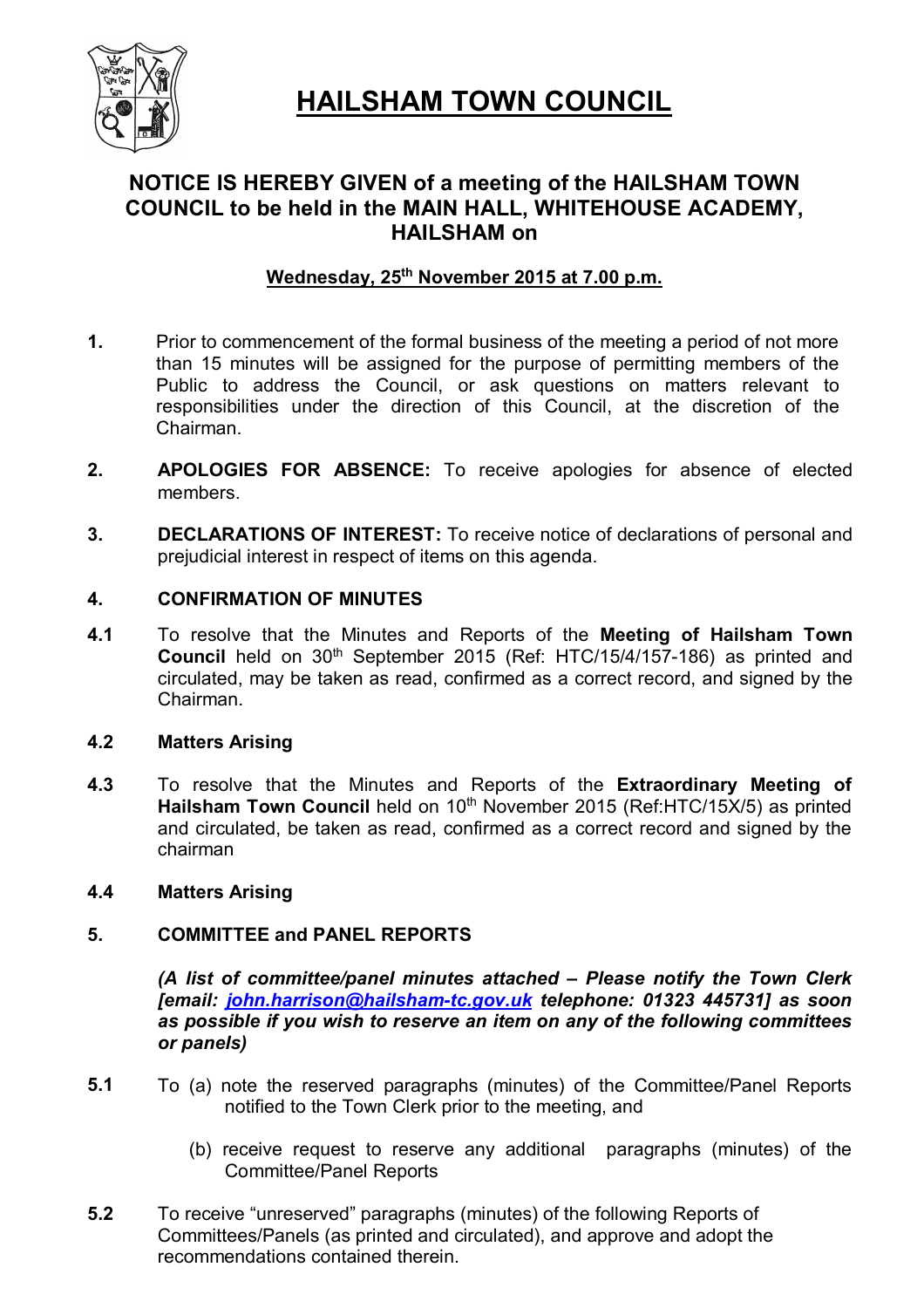#### A. Finance, Budget and Resources Committee Meetings (28<sup>th</sup> October 2015)

**B. Planning and Development Committee Meetings (6<sup>th</sup> October, 27<sup>th</sup> October** and 17<sup>th</sup> November 2015)

**C. Communities Committee Meetings (5<sup>th</sup> October and 2<sup>nd</sup> November 2015)** 

**D. Strategic Projects Committee Meeting (2<sup>1st</sup> October 2015)** 

**5.3** To proceed through the "reserved" paragraphs consecutively (or as decided) and to resolve action before proceeding to the next reserved item.

### **6. AREA ACTION PLAN AND NEIGHBOURHOOD PLANNING SUB-COMMITTEES**

To consider the appointment of Town Council members to:

The Hailsham Area Action Plan Steering group (two members/representatives) The Neighbourhood Planning Sub-Committee

#### **7. HAILSHAM TOWN COUNCIL'S RESPONSE TO THE WEALDEN LOCAL PLAN CONSULTATION:**

To establish the Town Council view on how the 'preferred option' in the Wealden Local Plan would affect the town in terms of

- Economic Strategy
- Specific Infrastructure Delivery
- Environmental Concerns
- Accessibility and Transport Infrastructure
- The Wealden Design Guide

And resolve what response to make to Wealden District Council.

### **8. NEXT FULL COUNCIL MEETING**

To agree the date, venue and time for the next full council meeting.

## **9. COUNCILLORS' QUESTIONS/INFORMATION FORUM**

(at the Chairman's discretion).

Jehn (4-

 JOHN HARRISON Town Clerk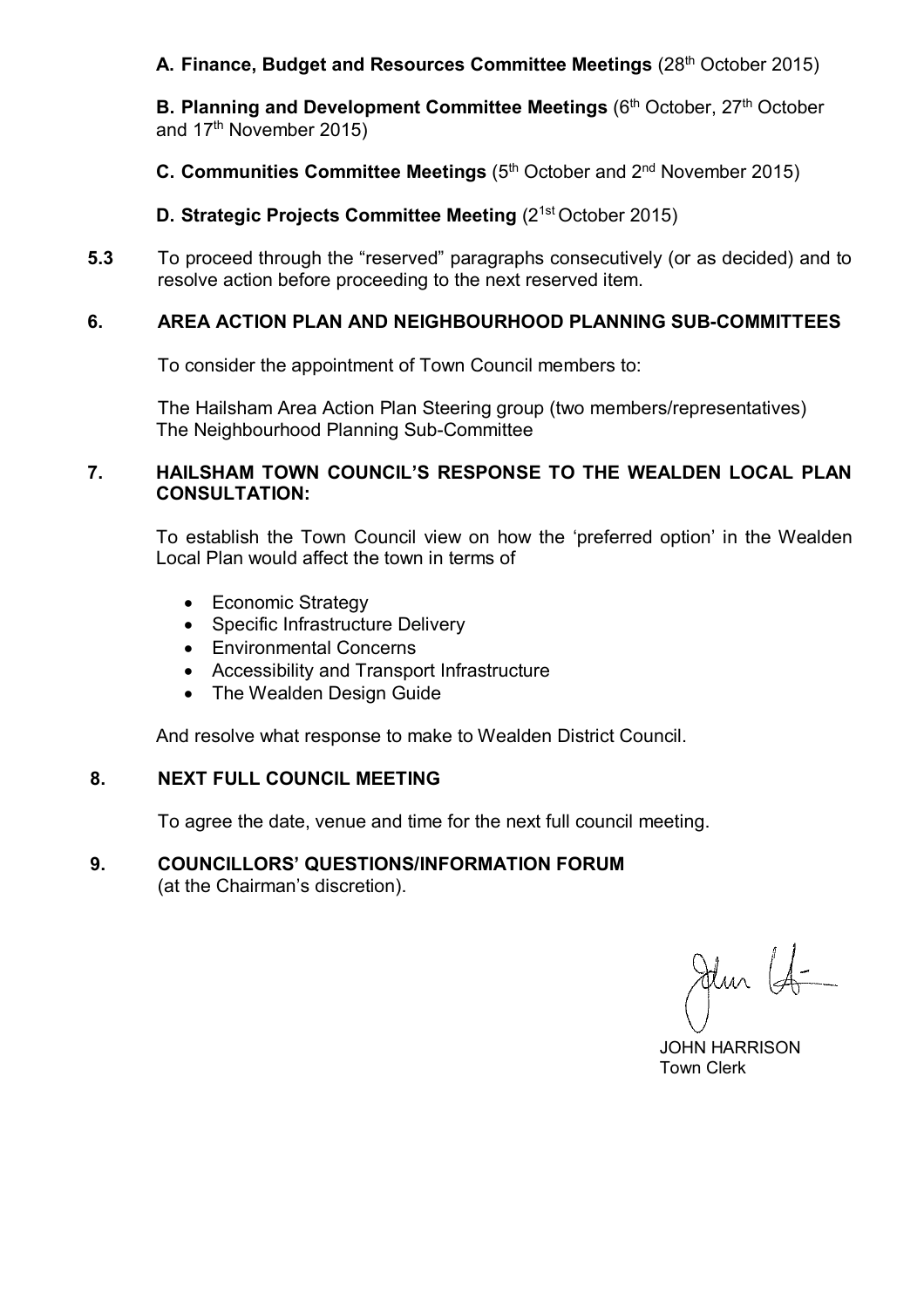| <b>Report to:</b>       | <b>Hailsham Town Council</b>                                                             |
|-------------------------|------------------------------------------------------------------------------------------|
| Date:                   | 25 <sup>th</sup> November 2015                                                           |
| By:                     | <b>Councillor Nick Collinson</b>                                                         |
| <b>Title of Report:</b> | <b>HAILSHAM TOWN COUNCIL'S RESPONSE TO THE WEALDEN</b><br><b>LOCAL PLAN CONSULTATION</b> |

#### **PURPOSE:**

To establish the Town Council view on how the 'preferred option' in the Wealden Local Plan would affect the town in terms of

- Economic Strategy
- Specific Infrastructure Delivery
- Environmental Concerns
- Accessibility and Transport Infrastructure
- The Wealden Design Guide

And resolve what response to make to Wealden District Council.

#### **CONSIDERATIONS.**

#### **Suggested statement of the Town Council's Position:**

Wealden District Council are about to agree a Hailsham Area Action Plan (AAP) However, Hailsham Town Council have agreed to progress a Neighbourhood Plan (NP), at least until such time that the proposed AAP is developed sufficiently to encompass all of the aspects that HTC would expect an NP to cover.

HTC also requests WDC to review and update their approved Wealden Design Guide (WDG) where necessary (with HTC taking an active role in this review) in order to ensure that only appropriate style and design development proposals are allowed to come forward during the Local Plan delivery period.

HTC requests confirmation from WDC that the AAP will be funded by WDC and that all the service stakeholders (eg ESCC, CCG, School etc) are identified for the timely delivery of the requirements in the accompanying Infrastructure Delivery Plan (IDP) document that will form part of the AAP document.

HTC requests confirmation that WDC will establish and run an appropriately sized Revolving Infrastructure Fund (RIF) for the initiation of agreed infrastructure requirements such as (but not limited to) education, health, transport (both road and public), business and employment development, sport, tourism and leisure or as otherwise identified in the IDP.

HTC seeks assurance that WDC will collaborate with the Eastbourne, Hailsham and Seaford Clinical Commissioning Group (CCG) to agree the construction of a Hailsham Specialist Medical Centre whilst funds are available.

HTC will work with WDC and ESCC to lobby other major infrastructure suppliers for needs in South Wealden that have been identified as critical to the proposed development.

This includes the major upgrade of the A27 from Polegate to Lewes, major public transport requirements and commercial, employment and retail developments deemed necessary to sustain the housing numbers and growth in population.